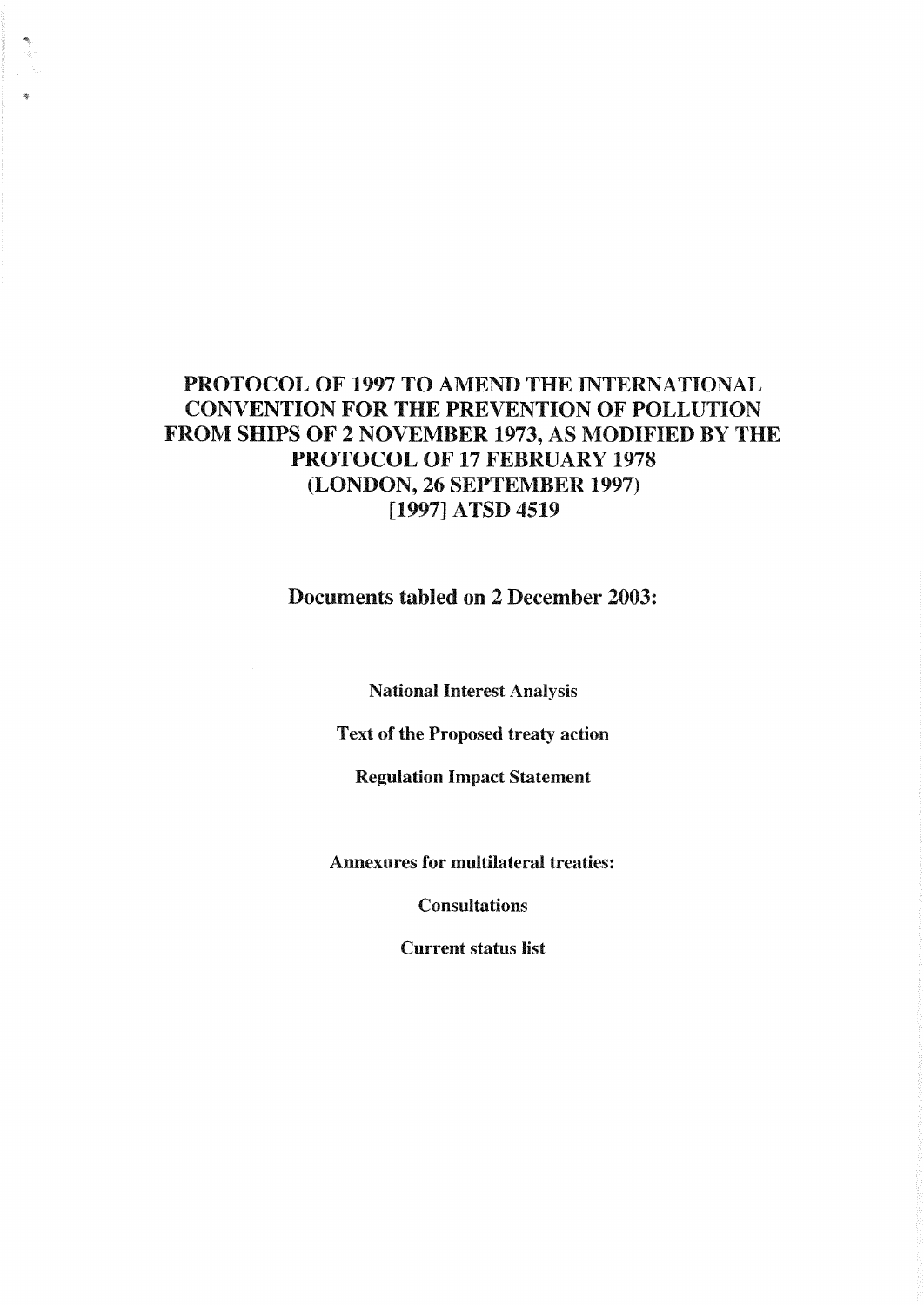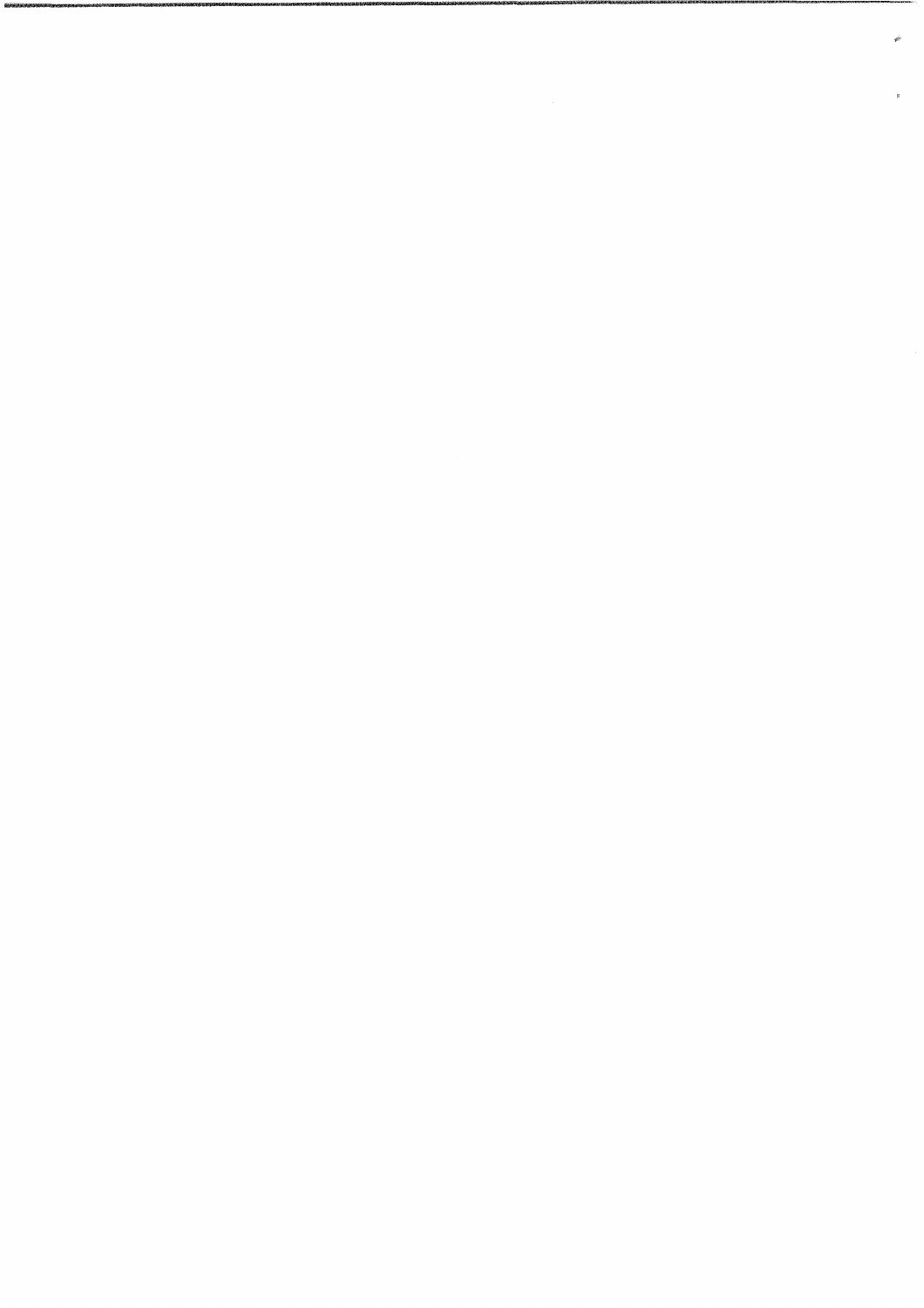## NATIONAL INTEREST ANALYSIS: CATEGORY B TREATY

### **SUMMARY PAGE**

# Protocol of 1997 to Amend the International Convention for the Prevention of Pollution from Ships of 2 November 1973, as Modified by the Protocol of 17 February 1978 (London, 26 September 1997) [1997] ATSD 4519

#### Date of Tabling of Proposed Treaty Action

1. 2 December 2003

## **Nature and Timing of Proposed Treaty Action**

2. The International Convention for the Prevention of Pollution from Ships (MARPOL 73/78) is one of the key international instruments addressing the problem of marine pollution. MARPOL 73/78 contains five technical annexes dealing with oil, bulk noxious liquid substances, harmful substances in packaged forms, sewage, and garbage. Australia ratified MARPOL 73/78, and its two mandatory annexes (Annexes I and II) on 14 October 1987, with entry into force for Australia on 14 January 1988. Australia acceded to Annexes III and V on 10 October 1994 and 14 August 1990 respectively. It is expected that Australia will accede to Annex IV early in 2004.

3. The Protocol of 1997 (the 1997 Protocol) was adopted in September 1997 and Annex VI, Regulations for the Prevention of Air Pollution from Ships, to MARPOL 73/78. The 1997 Protocol will enter into force 12 months after the date on which not less than 15 States representing at least 50% of the world's merchant shipping tonnage have become Parties to it. As at 31 October 2003, 12 States representing 54.25% of the world's shipping tonnage had become Parties to the 1997 Protocol. The 1997 Protocol will enter into force for Australia on the date that it enters into force generally if the Australian instrument of accession is lodged before that date. Otherwise, the 1997 Protocol will enter into force for Australia three months after lodgement of an instrument of accession. It is expected that the 1997 Protocol will enter into force generally in mid-2004. The date of accession by Australia is dependent on domestic legislation being enacted. The Bill to implement obligations relating to the 1997 Protocol is expected to be introduced into Parliament in 2004.

#### **Overview and National Interest Summary**

4. The need for the 1997 Protocol arose due to recognition by the international shipping and maritime community that, while a great deal has been achieved internationally to reduce atmospheric emissions from land-based sources, there remained considerable scope for reduction of air pollution emissions from seagoing ships. It was also recognised that air pollution from seagoing ships is one of the few areas related to shipping where there are currently no enforceable international standards.

5. Accession by Australia to the 1997 Protocol would provide consistent national standards for commercial vessels trading internationally and implement the full range of enforcement measures available under MARPOL 73/78. For Australia, this will result in streamlined regulatory processes, reduced monitoring and enforcement costs and higher levels of compliance.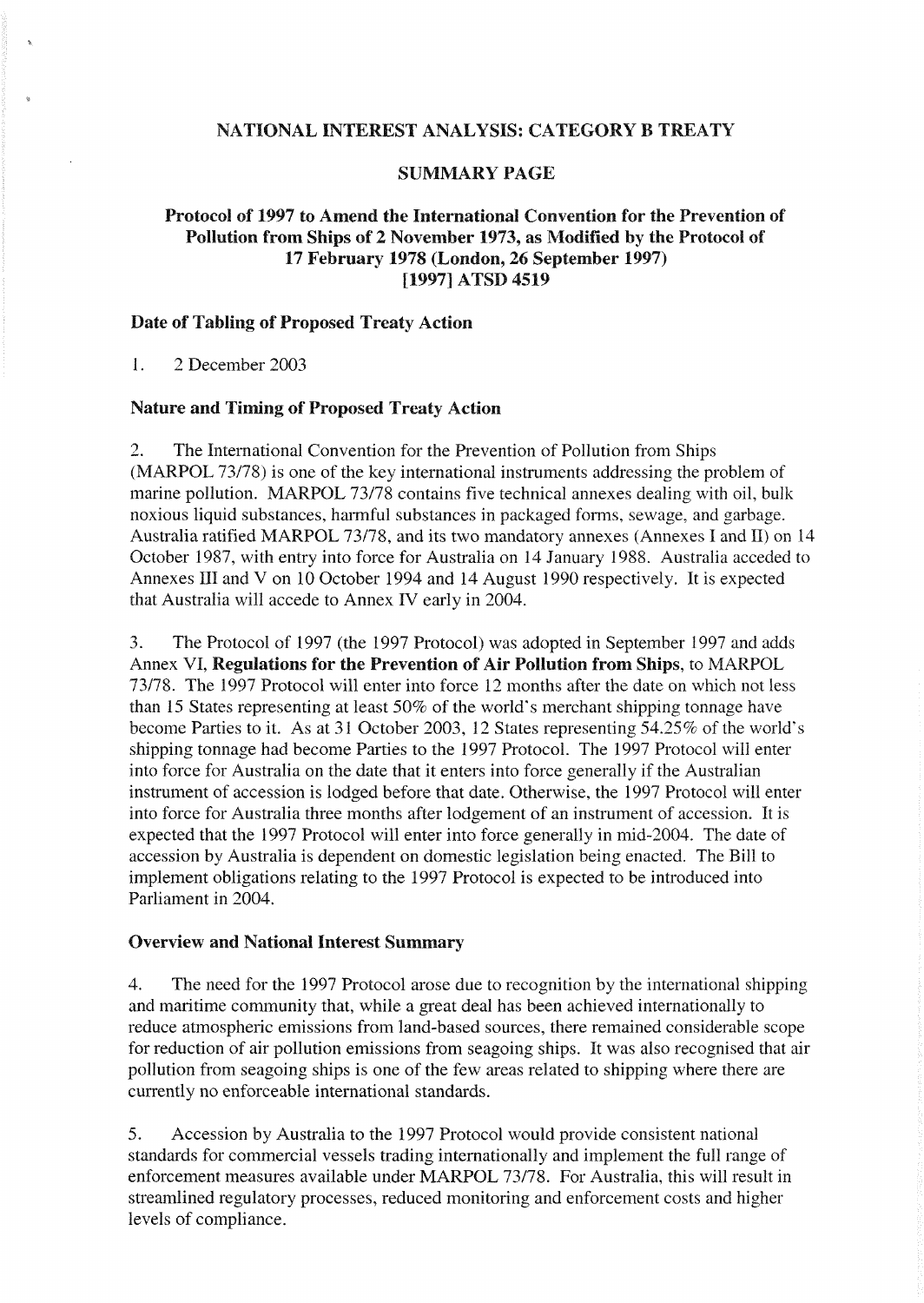# Reasons for Australia to Take the Proposed Treaty Action

6. Australia is a Party to MARPOL 73/78, which is administered by the International Maritime Organization (IMO) and, as at 31 October 2003, was in force for 127 States. Accepting the 1997 Protocol will be in accordance with Australia's general obligations as a Party to the United Nations Convention on the Law of the Sea (UNCLOS) 1982 which provides for nations to adopt generally accepted international rules and standards when implementing laws and regulations to prevent, reduce and control pollution of the marine environment from vessels (Article 211 of UNCLOS). Australia is a long-standing member of IMO, and was an active participant during the IMO deliberations that resulted in the adoption of the 1997 Protocol. Australia fully endorses the internationally-accepted principle that IMO is the body responsible for developing and implementing international rules and standards to protect the marine environment from vessel-sourced pollution.

- 7. Accession to the 1997 Protocol and its implementation will result in:
- streamlined regulatory processes, as all Australian jurisdictions will apply the same standards, meaning both industry and enforcement agencies will clearly understand the relevant obligations;
- reduced monitoring and enforcement costs, as much of the survey and certification work will be carried out by internationally-recognised Classification Societies based on identical criteria; and
- higher levels of compliance, as international standards will be enforced in most ports on a ship's voyage, rather than just in Australian ports.

8. The regulations, when they come into force, will set limits on sulfur oxides (SOx) and nitrogen oxides (NOx) emissions from ship exhausts and prohibit deliberate emissions of ozone depleting substances. The 1997 Protocol includes a global cap of 4.5% mass per mass  $(m/m)$  on the sulfur content of fuel oil and calls on the IMO to monitor the worldwide average sulfur content of fuel once the Protocol comes into force,

9. The 1997 Protocol contains provisions allowing for special SOx Emission Control Areas to be established by the IMO with more stringent control on sulfur emissions. In these areas, the sulfur content of fuel oil used on board ships must not exceed 1.5% m/m. Alternatively, ships must fit an exhaust gas cleaning system or use any other technological method to limit SOx emissions. Emissions over open seas are dispersed and the effects are generally moderate. However, on certain busy or confined routes the emissions create environmental problems. These areas presently include the Baltic Sea, North Sea, English Channel, South China Sea and Straits of Malacca.

10. The 1997 Protocol prohibits deliberate emissions of ozone depleting substances, which include halons and chlorofluorocarbons (CFCs). New installations of equipment such as new portable fire extinguishing units, insulation or other material containing ozone depleting substances, are prohibited on all ships. However, new installations containing hydro - chlorofluorocarbons (HCFCs) are permitted until 1 January 2020.

11. The requirements of the 1997 Protocol are in accordance with the *Montreal Protocol on Substances that Deplete the Ozone Layer* (the Montreal Protocol), as amended in London in 1990, to which Australia is a Party. The Montreal Protocol is an international environmental treaty, drawn up under the auspices of the United Nations, under which nations agreed to cut CFC consumption and production in order to protect the ozone layer.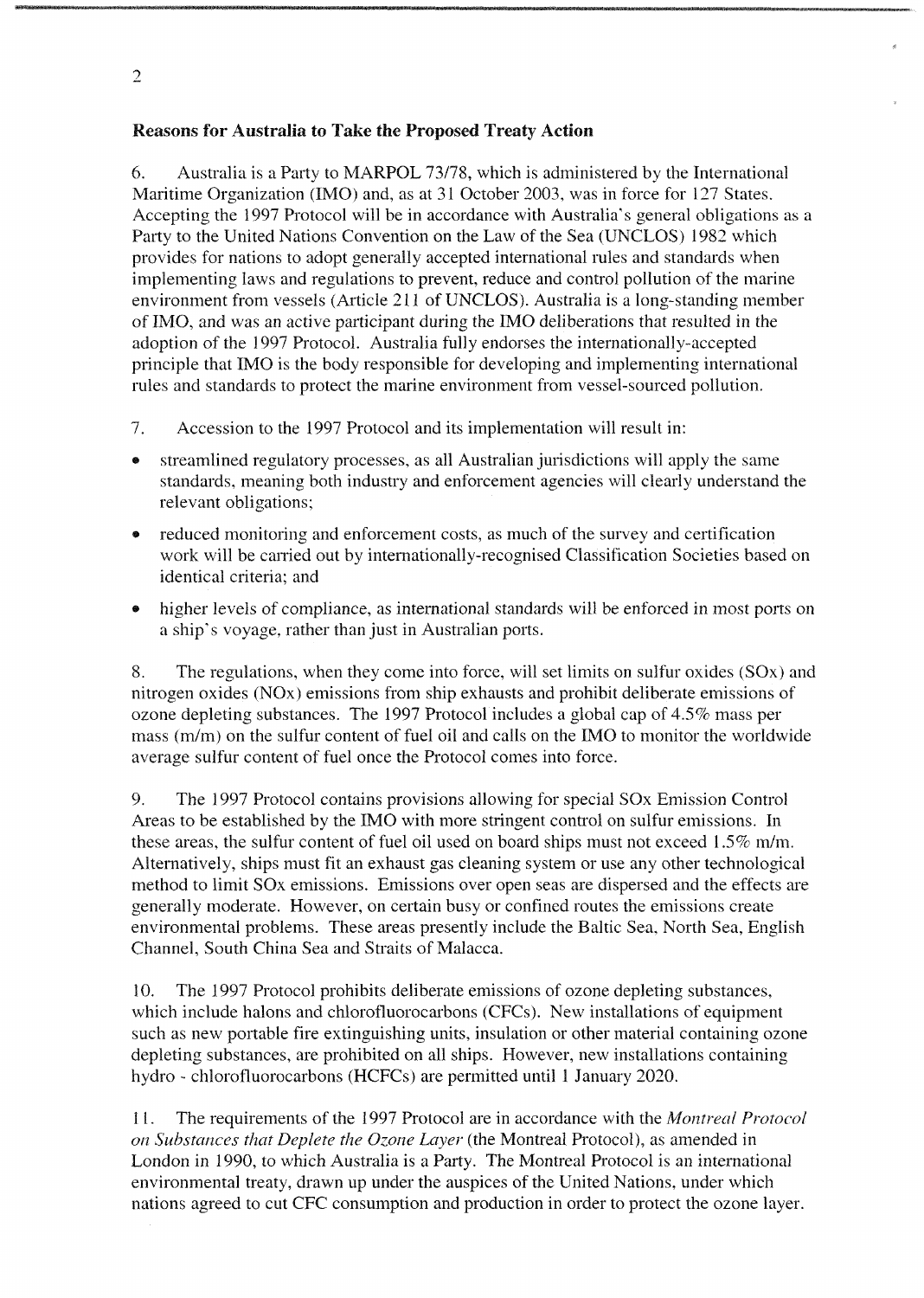12. The 1997 Protocol sets limits on emissions of NOx from diesel engines. A mandatory *Technical Code on Control of Emission of Nitrogen Oxides from Marine Diesel Engines* (NOx Technical Code), developed by IMO, outlines how this is to be done.

13. The 1997 Protocol also prohibits the incineration on board ship of certain products such as contaminated packaging materials and polychlorinated biphenyls (PCBs).

14. Australia has demonstrated leadership in the protection of the marine environment and the atmosphere as successive governments have recognised the importance of embracing internationally consistent measures. In particular, Australia has met and in some cases exceeded its obligations to control ozone-depleting substances (ODS) under the Montreal Protocol; reducing Australia's consumption of ODS by over 80% since 1989, and destroying over 1000 metric tonnes of the ozone-depleting fire suppressant, halon, widely used on ships. Australia is heavily reliant on international shipping for its international trade with 3,107 international trading ships making 8,779 voyages into Australia in 2001- 2002.

15. By becoming a Party to the 1997 Protocol, Australia will be able to enforce the full range of controls on air pollution from foreign vessels in waters over which we exercise jurisdiction and Australian flagged vessels, wherever located, on international voyages. If Australia does not become a Party to the 1997 Protocol, there is a risk that the level of environmental protection in Australia will fall short of internationally adopted standards, and that may encourage more polluting ships to operate in Australian waters as other countries tighten their regulation of emissions.

## **Obligations**

16. The 1997 Protocol sets standards for the emission of SOx and NOx from diesel engines, the release of volatile organic compounds from cargoes carried in tankers and the use of ozone depleting substances such as CFCs and halons in shipboard systems. It also specifies requirements for type, approval and operation of shipboard incinerators, including prohibiting incineration of certain harmful substances such as oil cargo residues and garbage containing more than traces of heavy metals.

- 17. Key obligations of the 1997 Protocol include:
- Regular surveys and inspections of ships to verify compliance with the requirements of the 1997 Protocol. For ships of 400 gross tonnage or more, the surveys are specified in the 1997 Protocol; for ships below this size, the survey and inspection regime is left to the flag State to determine (Regulation 4).
- The issue of an International Air Pollution Prevention Certificate, after inspection, to any ship of 400 gross tonnage or more engaged in voyages to ports or offshore terminals under the jurisdiction of other Parties (Regulation 6).
- Marine diesel engines (other than emergency engines) with a power output of more than 130kW installed on ships built on or after 1 January 2000 and existing engines undergoing major conversion (which includes installing new engines in existing ships) must comply with specified emission standards for NOx using the test procedure and test methods set out in the NOx Technical Code, These NOx requirements will apply retrospectively from 1 January 2000 once the Annex enters into force (Regulation 13).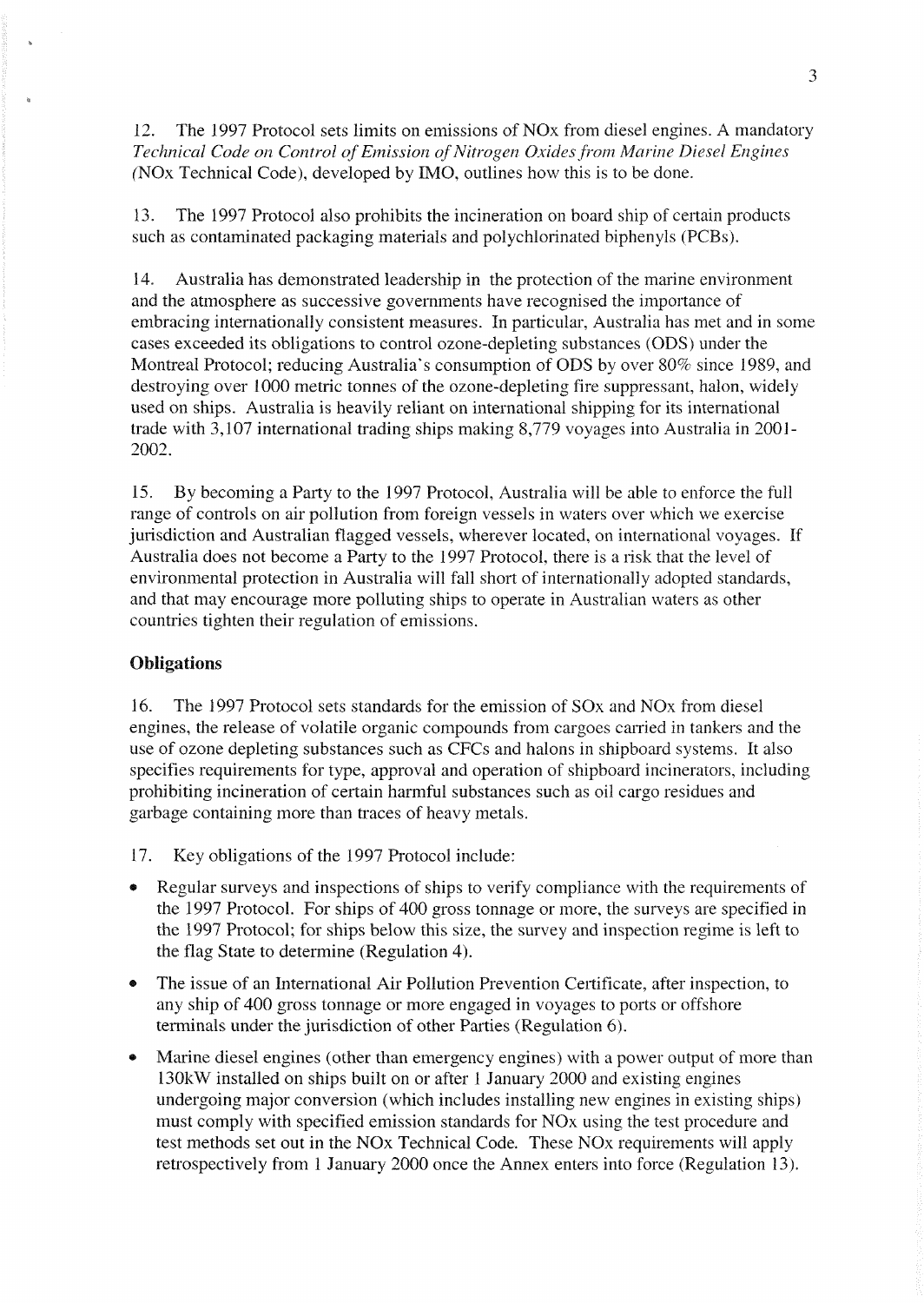- Fuel oil supplied to ships must have not more than  $4.5\%$  sulfur content except that in the case of ships operating in designated sulfur emission control areas a limit of 1.5% is specified (Regulation 14).
- Shipboard incinerators installed on or after 1 January 2000 must meet specified performance standards and must be operated by trained personnel. The incineration of certain substances, such as oil cargo residues and garbage containing more than traces of heavy metals, is prohibited (Regulation 16).
- » Fuel oil supplied to ships must meet minimum quality standards and the sulfur content documented by the supplier by means of a bunker delivery note. This document is to be kept on board a ship and retained for three years after delivery of the oil (Regulation 18).

18. Survey and certification of ships will be required under Regulation 5. The Australian Maritime Safety Authority (AMSA) and/or an authorised Classification Society will undertake this role as part of its flag State control function for Australian ships. Ships will be subject to an initial survey before the ship is put into service, when an International Air Pollution Prevention Certificate is issued for the first time and/or during renewal surveys at intervals not exceeding five years. The issue, form, duration and validity of the International Air Pollution Prevention Certificate are outlined in Regulations 6, 7, 8 and 9.

# Implementation

19. The 1997 Protocol will be implemented by amendments to the *Protection of the Sea (Prevention of Pollution from Ships) Act* 1983 and the *Navigation Act 1912.* The legislation will apply to all jurisdictions, with suitable roll-back and savings provisions to preserve any existing or future State/Territory legislation.

20. Administration and enforcement of the 1997 Protocol will be by way of established procedures applied to other MARPOL 73/78 regulations, primarily through port State control inspections undertaken by AMSA marine surveyors.

21. AMSA will make appropriate Marine Orders and will also develop Instructions to Surveyors and/or Classification Societies, based on guidelines being developed by IMO.

# **Costs**

22. The 1997 Protocol will have some cost implications for Australian registered vessels operating in waters designated as SOx Emission Control areas. The Protocol's requirements may be imposed on vessels of all nationalities by coastal State regulations. As such, the regulations in these areas may be applied regardless of whether or not Australia adopts Annex VI. Fuel oil certified at less than 1.5% m/m sulfur content is expected to cost around 20-30% (approximately A\$57 per tonne) more than regular fuel oil.

23. The 1997 Protocol will have some administrative impact on AMSA and fuel oil suppliers in Australian ports. AMSA will be required to maintain an up-to-date register of fuel oil suppliers in Australian ports (approximately 62 suppliers in 27 ports). Suppliers will be required to provide to the Master, or a ship's officer, a bunker delivery note and sample certified by the supplier that the fuel oil meets the requirements relating to sulfur content and quality. A copy of this delivery note must be retained by fuel oil suppliers for at least three years. These minor administrative requirements are unlikely to be burdensome for any fuel suppliers. As these measures apply to all fuel suppliers, they will not disadvantage small fuel supply firms.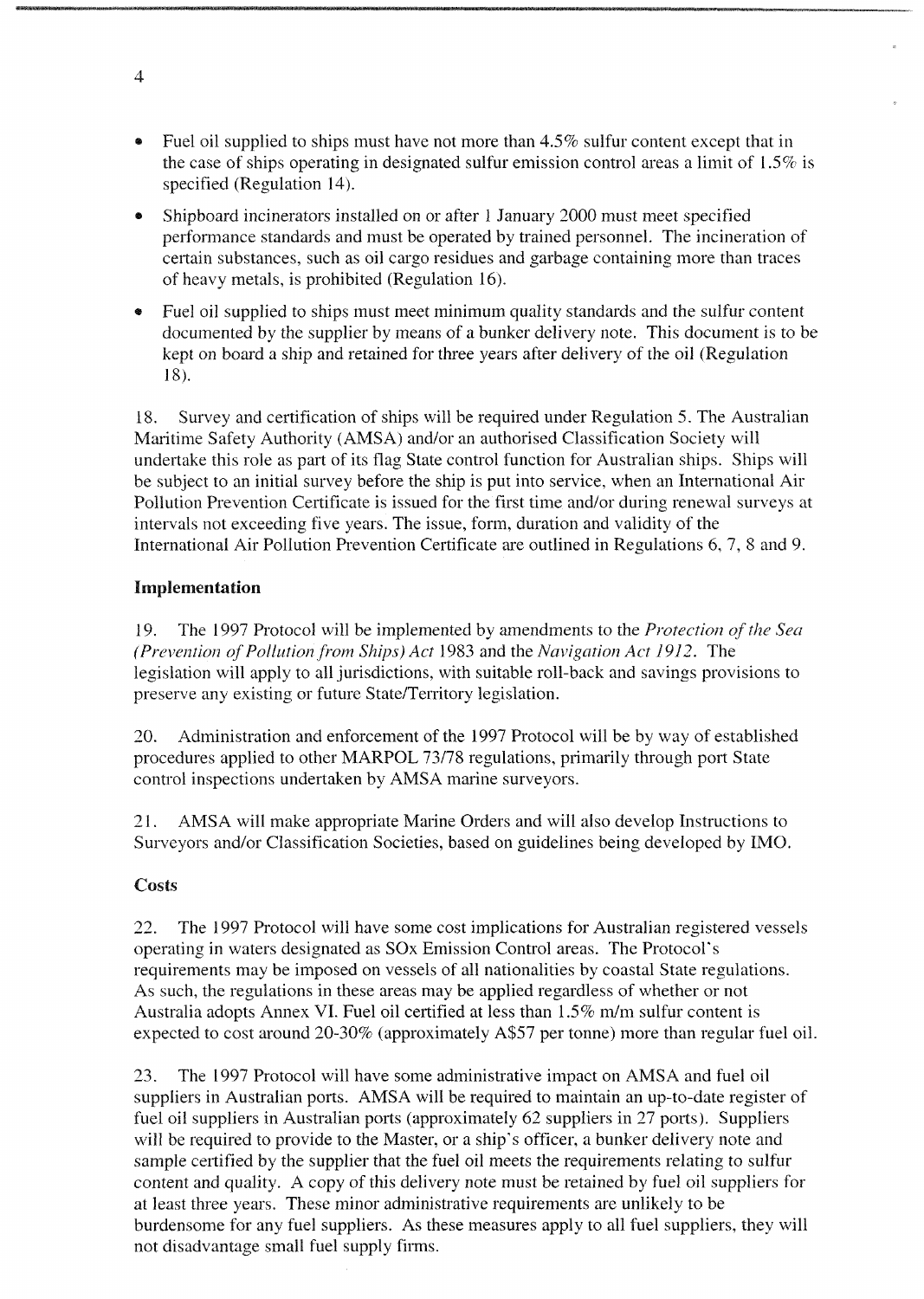24. Implementation of the 1997 Protocol will not impose any additional costs on the Australian Government, State/Territory Governments or port authorities.

# Consultation

25. The main parties affected by the proposed legislation will be the shipping industry. The Australian Shipowners Association and Shipping Australia Limited, which respectively Australian and foreign ship operators, support Australian adoption of the 1997 Protocol. The shipping industry has been consulted at all stages in the development of the regulations contained in the 1997 Protocol.

26. States and Territories were consulted through the Australian Transport Council (ATC) which is a ministerial forum of Australian Government, State and Territory Transport Ministers. In November 2002 ATC recommended that the 1997 Protocol be accepted by Australia.

27. Details of consultations are in Annexure 1.

#### **Regulation Impact Statement**

28. A Regulation Impact Statement is attached.

## **Future Treaty Action**

29. Article 4 of the 1997 Protocol provides that amendments to any Annexes should be consistent with the provisions of Article 16 of MARPOL 73/78. Amendments shall be circulated to all Parties and the appropriate body, which in this case would be the Marine Environment Protection Committee (MEPC), for a period of six months prior to its consideration. Alternatively, upon the request of a Party, concurred by at least one-third of the Parties, a Conference can be convened to consider an amendment.

30. Amendments must be adopted by a two-thirds majority of the Parties to the Convention present and voting. At the time of adoption, the MEPC can deem amendments to be accepted on the date on which it is accepted by two-thirds of the Parties whose combined merchant fleet constitutes not less than 50% of the world's shipping tonnage. Otherwise, an amendment is deemed to be accepted unless one-third of Parties or Parties whose combined merchant fleet constitutes not less than 50% of the world's shipping tonnage, communicate an objection. The period to lodge an objection must not be less than 10 months. Under these circumstances, a Party can notify the Secretary-General of the IMO that its express approval will be necessary before the amendment enters into force for that Party.

31. An amendment is to enter into force six months after its acceptance for all Parties, through tacit acceptance, unless a Party has made a declaration that its express approval is necessary for the amendment to enter into force for them. Previous practice with MARPOL 73/78 and its Annexes indicates amendments have been relatively common.

32. In relation to Australia, a decision can be made not to accept a particular amendment. If Australia advises that it does not accept a particular amendment, that amendment will not enter into force for Australia unless Australia subsequently advises IMO that it accepts the amendment. Failure to accept a particular amendment would not affect the continued application of Annex VI to Australia.